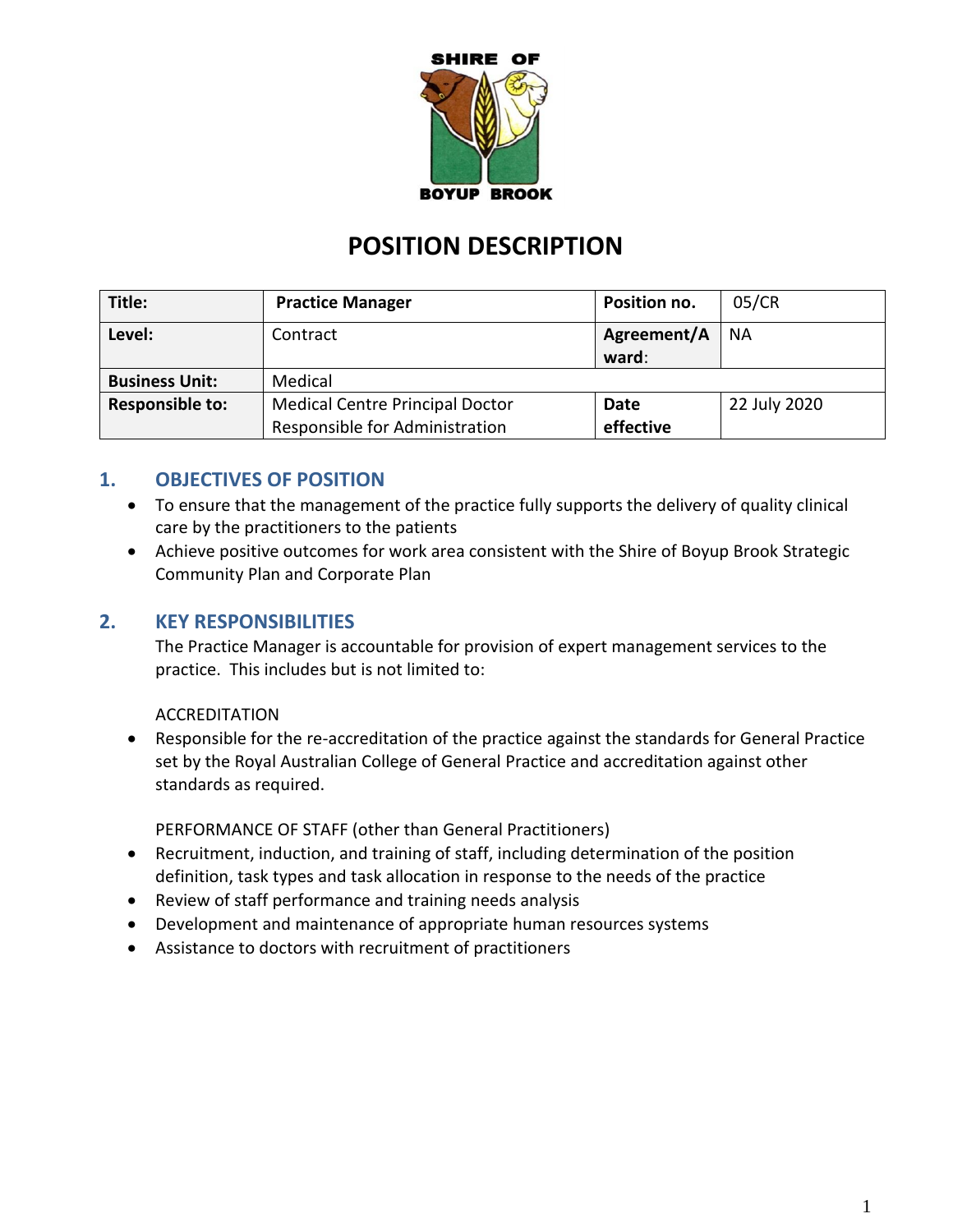FINANCIAL PERFORMANCE

- Development and maintenance of systems of accounting for all monies earned by the practice and expended by the practice in consultation with the Shire Accountant
- Preparation of meaningful and timely financial reports as required in consultation with the Shire Accountant
- Maintenance of records
- Training of staff as appropriate

### PRODUCTIVITY

Development and maintenance of systems, including appropriate measurement, for:

- Staff performance
- Fee recovery
- Purchase and use of consumables
- Provision of services to the practice
- Hours of operation
- Types of services provided by the practice
- Undertake analysis of business issues and make decisions, give comments and/or make recommendations as appropriate

### ASSET MAINTENANCE

- Development and maintenance of equipment registers
- Schedule and ensure routine and non-routine maintenance of equipment
- Advise on purchase and replacement of equipment

### OPERATING ENVIRONMENT

- Maintain knowledge of and comply with government legislation and regulation
- Maintain knowledge of and comply with contractual obligations of the practice
- Maintain knowledge of and comply with any relevant industrial award
- Maintain knowledge of impending changes to the political, economic, legislative and physical environments of the practice
- Develop appropriate strategies for change
- Advise doctors as necessary
- With doctors and staff, develop and maintain appropriate Practices and Procedures for the business
- Interact with and influence a range of contacts at all levels inside and external to the practice to provide advice, explanation or gain commitment on specific issues verbally and in writing
- Cold Chain Management as outlined in the RACGP Standards for General Practice
- Vaccine stock ordering and maintenance
- Coordinate Infection Control Processes
- Manage day to day Health & Safety including consultation with staff members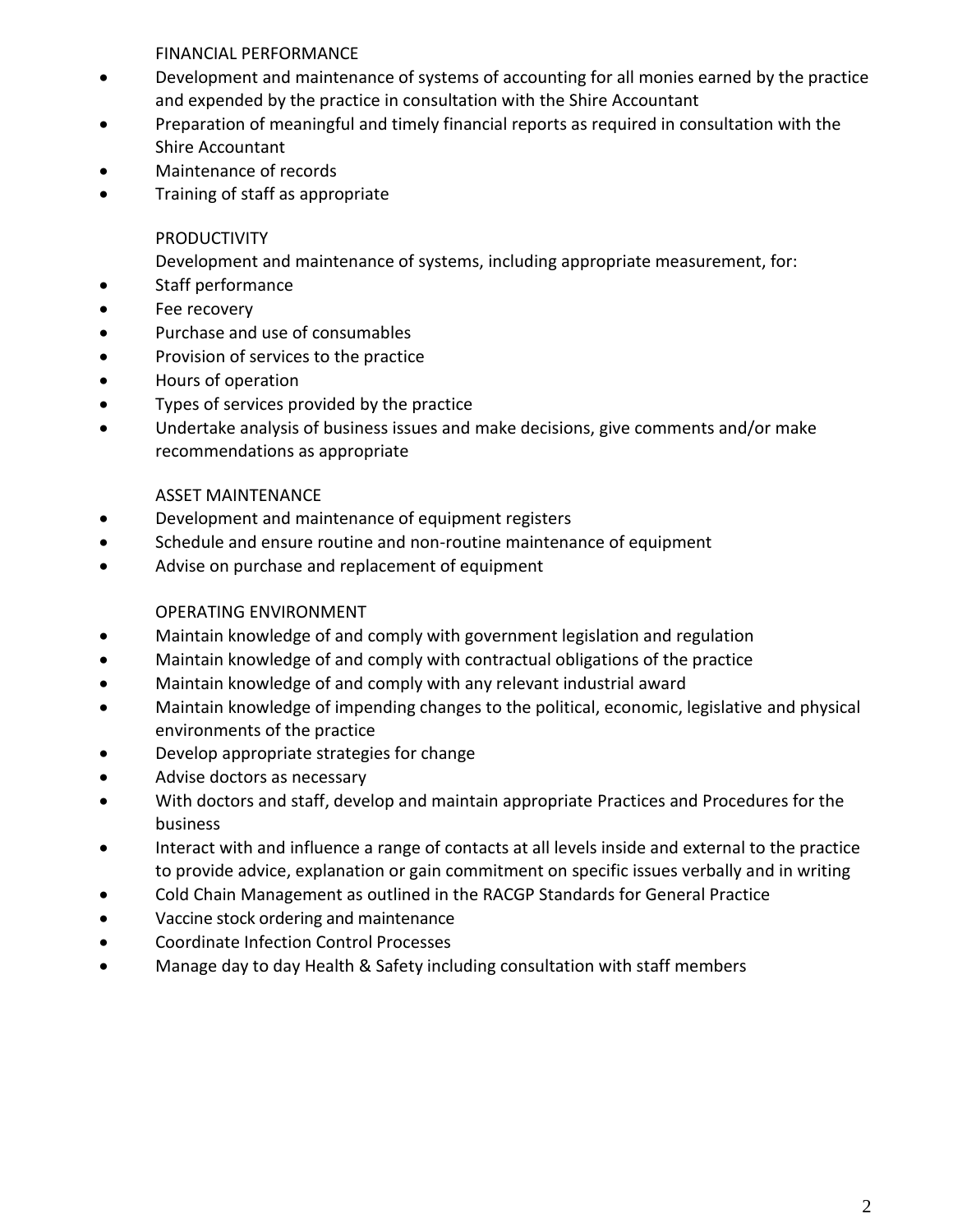GENERAL

• Any other duties requested by the Medical Centre Principal Doctor

# **3. ORGANISATIONAL RELATIONSHIPS**

- Responsible to Medical Centre Principal Doctor Responsible for Administration
- Supervision of Medical Centre staff (other than GPs)
- Internal and External Liaison

INTERNAL

Medical Centre staff

EXTERNAL General Public WA Country Health Service Professional bodies Suppliers and contractors

# **4. EXTENT/DELEGATION OF AUTHORITY**

The Practice Manager will have the following authorities:

- Veto the selection of staff for whose performance the Practice Manager is accountable
- Assign tasks and designate task types as appropriate to staff
- Initiate removal of staff from role
- Select temporary replacement staff
- Approve training programs for subordinates
- Authorise purchases of non-capital items
- Authorise payment of accounts
- Recommend on purchase of medical equipment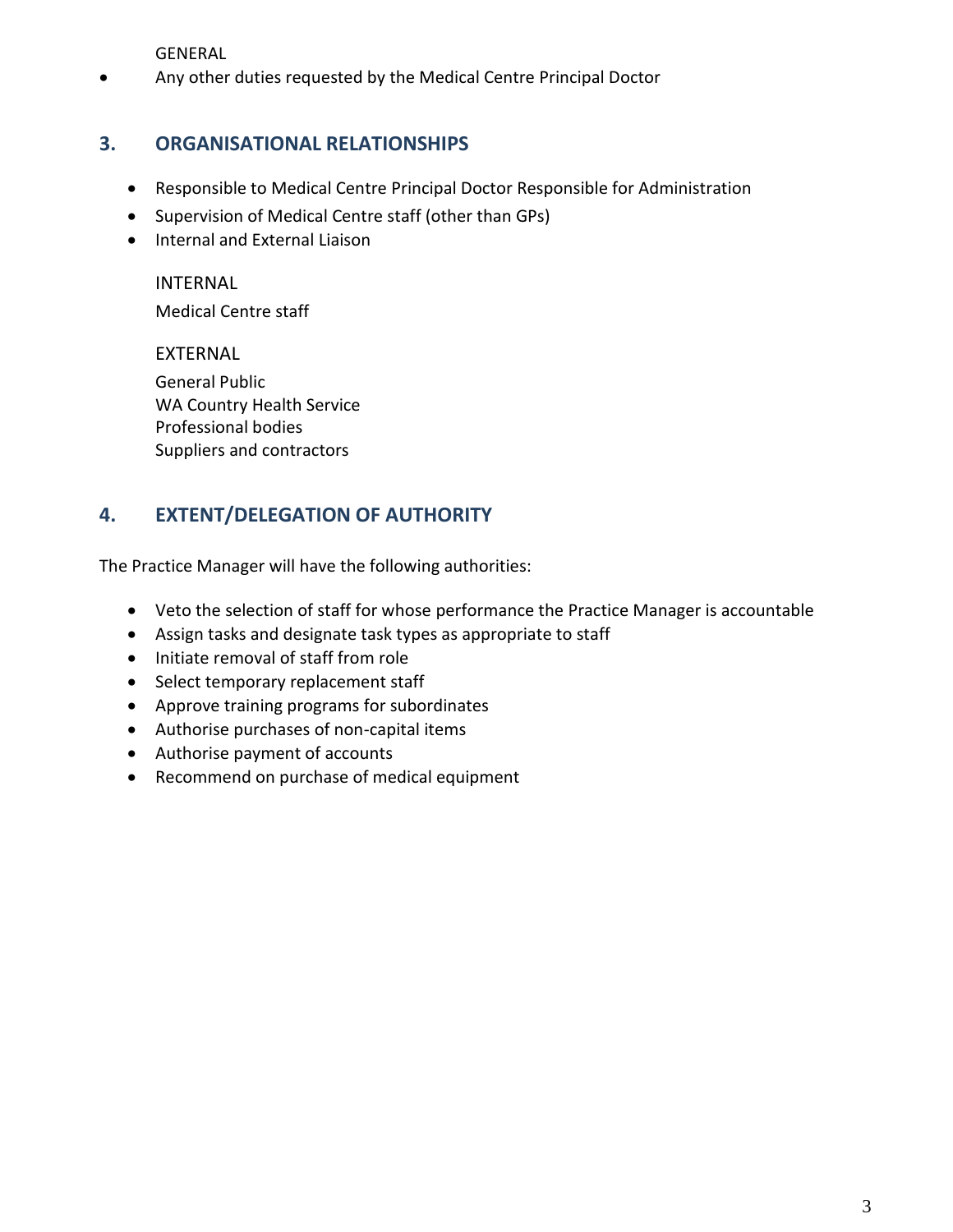# **5. SELECTION CRITERIA**

| Qualifications                                                      | Essential    | Desirable        |
|---------------------------------------------------------------------|--------------|------------------|
| Relevant tertiary qualifications                                    |              | $\checkmark$     |
|                                                                     |              |                  |
| Hold or be able to obtain                                           | Essential    | Desirable        |
| National Police Clearance (under 3 months)                          | ✓            |                  |
| Current Provide First Aid/CPR training undertaken within the past 3 | $\checkmark$ |                  |
| years or willingness to participate in such training                |              |                  |
| Right to Work in Australia or be eligible for such                  | ✓            |                  |
| <b>Current Drivers Licence</b>                                      |              | $\checkmark$     |
| Relevant Experience and Knowledge                                   | Essential    | Desirable        |
| Understanding of the requirements of a small medical centre,        |              |                  |
| including relevant legislation and government/professional          | $\checkmark$ |                  |
| provisions.                                                         |              |                  |
| Experience as a medical practice manager                            |              | $\checkmark$     |
| Experience working in a rural area                                  |              | $\checkmark$     |
| Knowledge of OSH principles including hazard identification, risk   | ✓            |                  |
| assessment and control                                              |              |                  |
| Leadership and team-building experience                             | ✓            |                  |
| <b>Skills and Attributes</b>                                        | Essential    | <b>Desirable</b> |
| Well-developed verbal and written communication skills              | ✓            |                  |
| Well-developed skills in accounting and business reporting          | $\checkmark$ |                  |
| Well-developed computer skills                                      | $\checkmark$ |                  |
| Decision making competence                                          | $\checkmark$ |                  |
| Ability to devise and review operational systems                    | $\checkmark$ |                  |

# **6. NORMAL WORKING HOURS**

As per contract

# **7. KEY PERFORMANCE INDICATORS**

At least once in each calendar year the position supervisor will conduct an evaluation of the officer's performance. The annual review will include an assessment of achievement against position objectives, within the context of the Shire's strategic planning.

# **8. CERTIFICATION**

As Chief Executive Officer, I confirm the details contained in this document are an accurate statement of the duties, responsibilities and other requirements of the position.

As position occupant, I have noted the statement of duties, responsibilities and other requirements as detailed in this document.